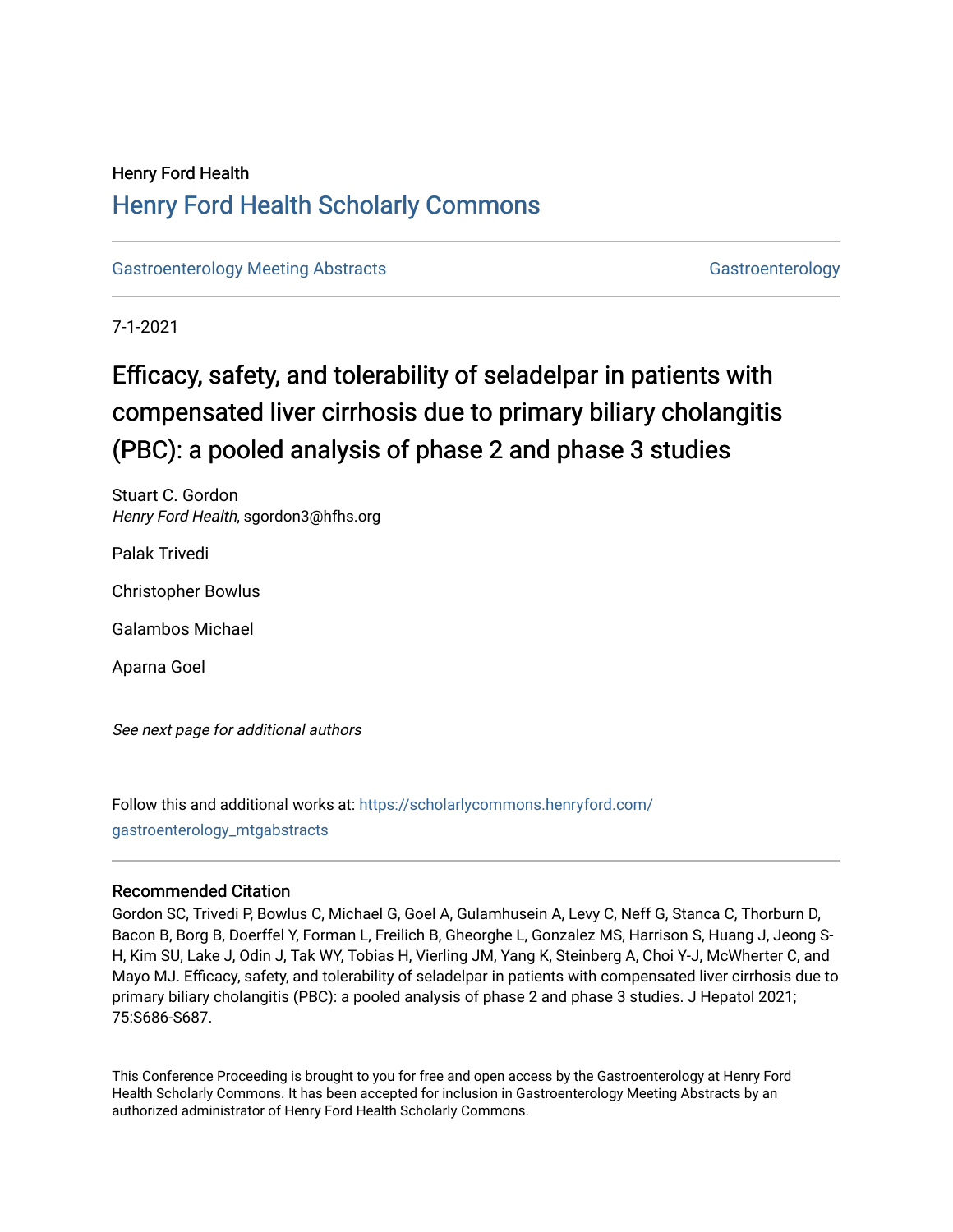### Authors

Stuart C. Gordon, Palak Trivedi, Christopher Bowlus, Galambos Michael, Aparna Goel, Aliya Gulamhusein, Cynthia Levy, Guy Neff, Carmen Stanca, Douglas Thorburn, Bruce Bacon, Brian Borg, Yvonne Doerffel, Lisa Forman, Bradley Freilich, Liana Gheorghe, María S. González, Stephen Harrison, Jonathan Huang, Sook-Hyang Jeong, Seung U. Kim, John Lake, Joseph Odin, Won Y. Tak, Hillel Tobias, John M. Vierling, Ke Yang, Alexandra Steinberg, Yun-Jung Choi, Charles McWherter, and Marlyn J. Mayo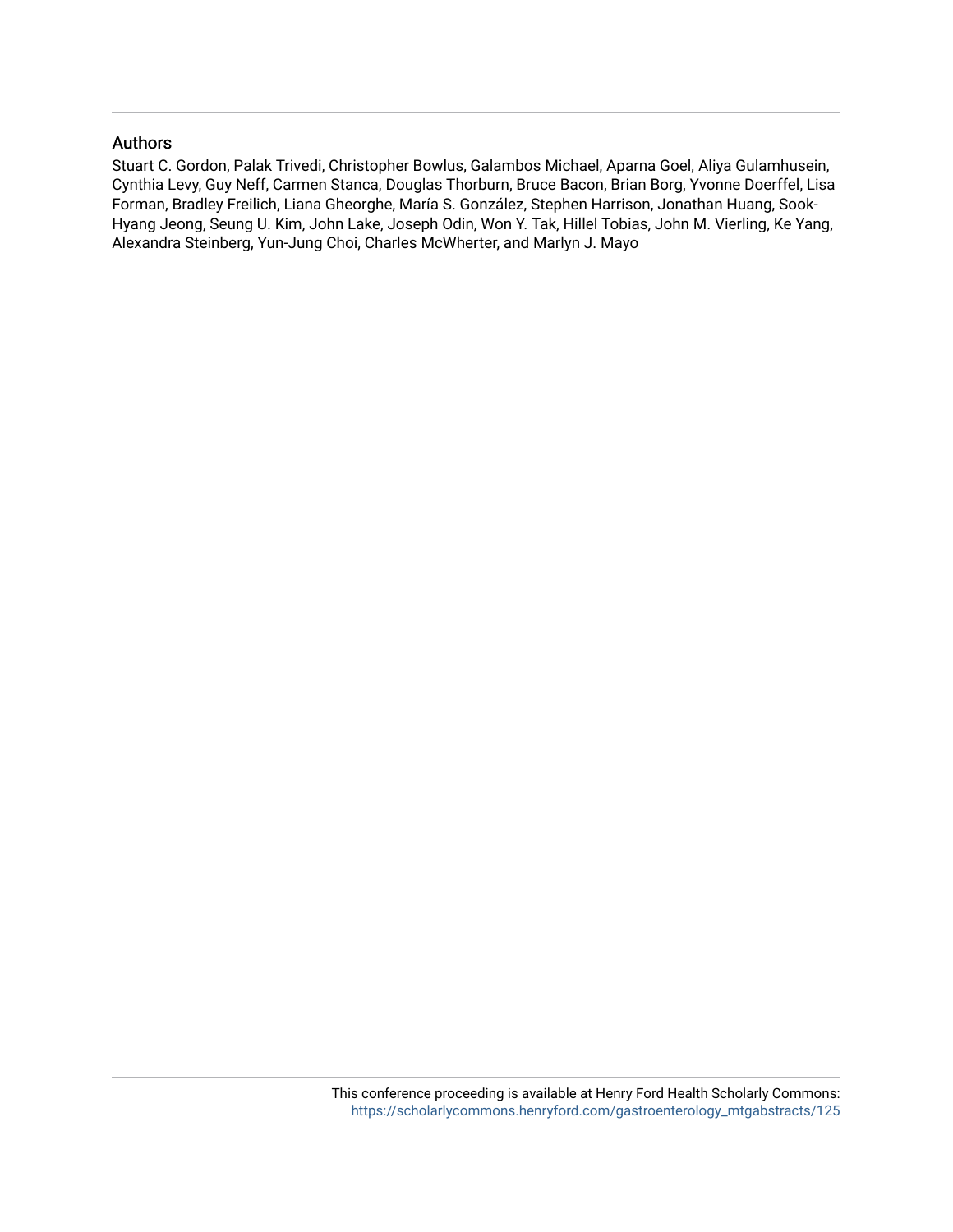## POSTER PRESENTATIONS

#### PO-1758

#### Circulating Fn14 is associated with pathogenic TH17 polarization in children with sclerosing cholangitis and inflammatory bowel disease

Simon Lam<sup>1</sup>, Immaculeta Osuji<sup>2</sup>, Annika Yang vom Hofe<sup>2</sup>,<br>Ruchi Singh<sup>2</sup>, Cyd Castro Rojas<sup>2</sup>, Astha Malik<sup>2</sup>, Jonathan Dillman<sup>3</sup>,<br>Divya Sharma<sup>4</sup>, Rebekah Karns<sup>2</sup>, Rana Herro<sup>5</sup>, Alexander Miethke<sup>2</sup>.<br><sup>1</sup>4lberta Child <sup>1</sup> Alberta Children's Hospital, Pediatric Gastroenterology, Hepatology and Nutrition, Calgary, Canada; <sup>2</sup>Cincinnati Children's Hospital Medical Center, Division of Pediatric Gastroenterology, Hepatology and Nutrition, Cincinnati, United States; <sup>3</sup>Cincinnati Children's Hospital Medical Center, Radiology, Cincinnati, United States; <sup>4</sup>University of Cincinnati College of Medicine, Pathology, Cincinnati, United States; <sup>5</sup>Cincinnati Children's Hospital Medical Center, Immunobiology, Cincinnati, United States Email: simon.lam@albertahealthservices.ca

**Background and aims:** Sclerosing cholangitis (SC) including primary sclerosing cholangitis (PSC) and autoimmune sclerosing cholangitis (ASC) are highly associated with inflammatory bowel disease (IBD), most commonly ulcerative colitis (UC), and SC-IBD may represent a unique IBD phenotype. We previously reported Th17.1 polarization in liver tissue, using both liver RNAs-seq and multi-parameter immunofluorescence, to segregate with SC-IBD. In the present study, we aim to discover biomarkers that selectively segregate with SC-IBD.

Method: Circulating plasma proteins were assayed by Slow Off-rate Modified Aptamer (SOMAscan) technology on children in 2 separate cohorts of SC-IBD and healthy controls (HC) (A: SC-IBD = 17, mean  $age = 15.4$  years, male = 10, UC = 8; HC = 13, mean age = 17.8 years, male = 7; B: SC-IBD = 11, mean age = 16.1 years, male = 9, UC = 8; HC = 8, mean age = 14.1 years, male = 3). Significantly differentially expressed proteins determined by Wilcoxon Rank Sum test and corrected using a false discovery rate of <5% in cohort A were validated in cohort B using logistic regression. Spearman rank order correlation was used to correlate significant circulating plasma proteins and liver biochemistries.

Results: Of 1305 circulating plasma proteins assayed, 215 proteins were nominally significant between SC-IBD and HC in cohort A. Pathways related to TH1 and TH2 cell differentiation, TNF, and IL-17 signaling pathways were upregulated in children with SC-IBD. Ten of these 215 proteins were validated in cohort B with increased concentrations of CXCL8, TIMP1, FGF23, FCGR3B, PIGR, SCARB2, TNFRSF1A and Fn14, while ACY1 and CTSD were the only proteins with decreased concentrations in SC-IBD compared to HC. SC-IBD had a 3.7-fold increase in Fn14 compared to HC, highest among all validated proteins (Table 1). Concentrations of circulating Fn14 correlated with AST ( $rs = 0.40$ ,  $p = 0.03$ ) and GGT ( $rs = 0.37$ ,  $p = 0.04$ ).

Table 1: Mean concentrations<sup>†</sup> of significantly differentially expressed circulating plasma proteins in children with SC-IBD compared to HC assayed by SOMAscan

| Protein            | HC.   | SC-IBD | Fold Change<br>$(SC-IBD/HC)$ | Corrected<br>p value |
|--------------------|-------|--------|------------------------------|----------------------|
| Fn14               | 377   | 1398   | 3.71                         | < 0.001              |
| SCARB <sub>2</sub> | 441   | 872    | 1.98                         | < 0.001              |
| <b>PIGR</b>        | 12040 | 18706  | 1.55                         | < 0.001              |
| TNFRSF1A           | 1423  | 1962   | 1.38                         | < 0.001              |
| CXCL <sub>8</sub>  | 2407  | 3229   | 1.34                         | < 0.001              |
| TIMP1              | 482   | 500    | 1.04                         | < 0.001              |
| FCGR3B             | 2225  | 2265   | 1.02                         | < 0.001              |
| ACY1               | 16734 | 16609  | 0.99                         | < 0.001              |
| <b>CTSD</b>        | 1462  | 1421   | 0.97                         | < 0.001              |

 $^{\text{t}}$ Concentrations of proteins expressed as relative fluorescent units (RFU) calibrated to a standard curve

Conclusion: Large scale plasma proteomic analysis discovered circulating Fn14 to segregate with pediatric SC-IBD and to correlate with biomarkers of SC liver disease. Fn14 was previously shown to promote TH17 polarization in autoimmune conditions like rheumatoid arthritis. The role of Fn14 in driving hepatic TH17.1 requires further investigations.

#### PO-1809

Efficacy, safety, and tolerability of seladelpar in patients with compensated liver cirrhosis due to primary biliary cholangitis (PBC): a pooled analysis of phase 2 and phase 3 studies Stuart C. Gordon<sup>1</sup>, Palak Trivedi<sup>2</sup>, Christopher Bowlus<sup>3</sup>, Galambos Michael<sup>4</sup>, Aparna Goel<sup>5</sup>, Aliya Gulamhusein<sup>6</sup>, Cynthia Levy<sup>7</sup>, Guy Neff<sup>8</sup>, Carmen Stanca<sup>9</sup>, Douglas Thorburn<sup>10</sup>, Bruce Bacon<sup>11</sup>, Brian Borg<sup>12</sup>, Yvonne Doerffel<sup>13</sup>, Lisa Forman<sup>14</sup>, Bradley Freilich<sup>15</sup>, Liana Gheorghe<sup>16</sup>, María Saraí González<sup>17</sup> Stephen Harrison<sup>18</sup>, Jonathan Huang<sup>19</sup>, Sook-Hyang Jeong<sup>20</sup>, Seung Up Kim<sup>21</sup>, John Lake<sup>22</sup>, Joseph Odin<sup>23</sup>, Won Young Tak<sup>24</sup>, Hillel Tobias<sup>25</sup>, John M. Vierling<sup>26</sup>, Ke Yang<sup>27</sup>, Alexandra (Sasha) Steinberg<sup>27</sup>, Yun-Jung Choi<sup>27</sup>, Charles McWherter<sup>27</sup>, Marlyn J. Mayo<sup>28</sup>. <sup>1</sup>Henry Ford Health System,<br>Detroit, United States; <sup>2</sup>University Hospital Birmingham, Birmingham, United Kingdom; <sup>3</sup>University of California Davis Medical Center, Sacramento, United States; <sup>4</sup>Digestive Healthcare of Georgia, Atlanta, United States; <sup>5</sup>Stanford Hospital, Stanford, United States; <sup>6</sup>Toronto General Hospital, Toronto, Canada; <sup>7</sup>University of Miami, Miami, United States; <sup>8</sup>Covenant Research, Sarasota, United States; <sup>9</sup>NYU Langone Health, New York, United States; <sup>10</sup>Royal Free Hospital, London, United Kingdom; <sup>11</sup>Saint Louis University School of Medicine, St. Louis, United States; <sup>12</sup>Jackson Liver and GI Specialists, Jackson, United States; States; <sup>12</sup>Jackson Liver and GI Specialists, Jackson, United States;<br><sup>13</sup>Charite, Berlin, Germany; <sup>14</sup>University of Colorado, Aurora, United States; <sup>15</sup>Kansas City Research Institute, Kansas City, United States;<br><sup>16</sup>Fundeni Clinical Institute, Bucharest, Romania; <sup>17</sup>Consultorio de la Doctora Maria Sarai Gonzalez Huezo, Metepec, Mexico; 18Pinnacle Clinical Research, San Antonio, United States; 19University of Rochester, Rochester, United States; <sup>20</sup>Seoul National University Bundang Hospital, Bundang-Gu, Seongnam-Si, Korea, Rep. of South; <sup>21</sup> Severance Hospital Yonsei University Health System, Seodaemun-Gu, Korea, Rep. of South;  $^{22}$ University of Minnesota, Minneapolis, United States;  $^{23}$ Mount Sinai Hospital, New York, United States; <sup>24</sup>Kyungpook National University Hospital, Daegu, Korea, Rep. of South; <sup>25</sup>Concorde Medical Group, New York, United States; <sup>26</sup>Baylor College of Medicine, Houston, United States; <sup>27</sup>CymaBay Therapeutics, Newark, United States; <sup>28</sup>University of Texas Southwestern, Dallas, United States Email: ychoi@cymabay.com

Background and aims: Patients with PBC and compensated cirrhosis can progress to decompensation with its associated complications, liver transplantation or death. PBC patients with an incomplete response or intolerance to UDCA have an unmet need to slow disease progression. Seladelpar, a selective PPAR delta agonist, has shown potent anti-cholestatic and anti-pruritic activity in PBC studies. We now report a pooled analysis from two studies assessing the efficacy, safety, and tolerability of seladelpar in PBC patients with compensated cirrhosis.

Method: Eligible PBC patients with an inadequate response or intolerance to UDCA (ALP  $\geq$  1.67  $\times$  ULN) were enrolled into an openlabel phase 2 study (EudraCT 2016-002996-91) or a placebo (Pbo) controlled phase 3 study (EudraCT 2018-001171-20). Cirrhosis was diagnosed using liver biopsy, imaging tests, or liver elastography. Patients received oral Pbo, seladelpar 5 mg or 10 mg once daily + UDCA if tolerated. Efficacy analyses at 3 months included composite response (ALp <1.67 × ULN, ALP decrease of ≥15% and total bilirubin [TB]  $\leq$ ULN), ALP % change, ALP  $\leq$ ULN, and changes in liver function. Safety was assessed for 3 months.

Results: Of 384 enrolled patients, 53 had compensated cirrhosis (Child-Pugh A: Pbo  $[n = 7]$ , 5 mg  $[n = 22]$ , and 10 mg  $[n = 24]$ ). Baseline characteristics included: 92% female, mean age 58 yrs, 94%